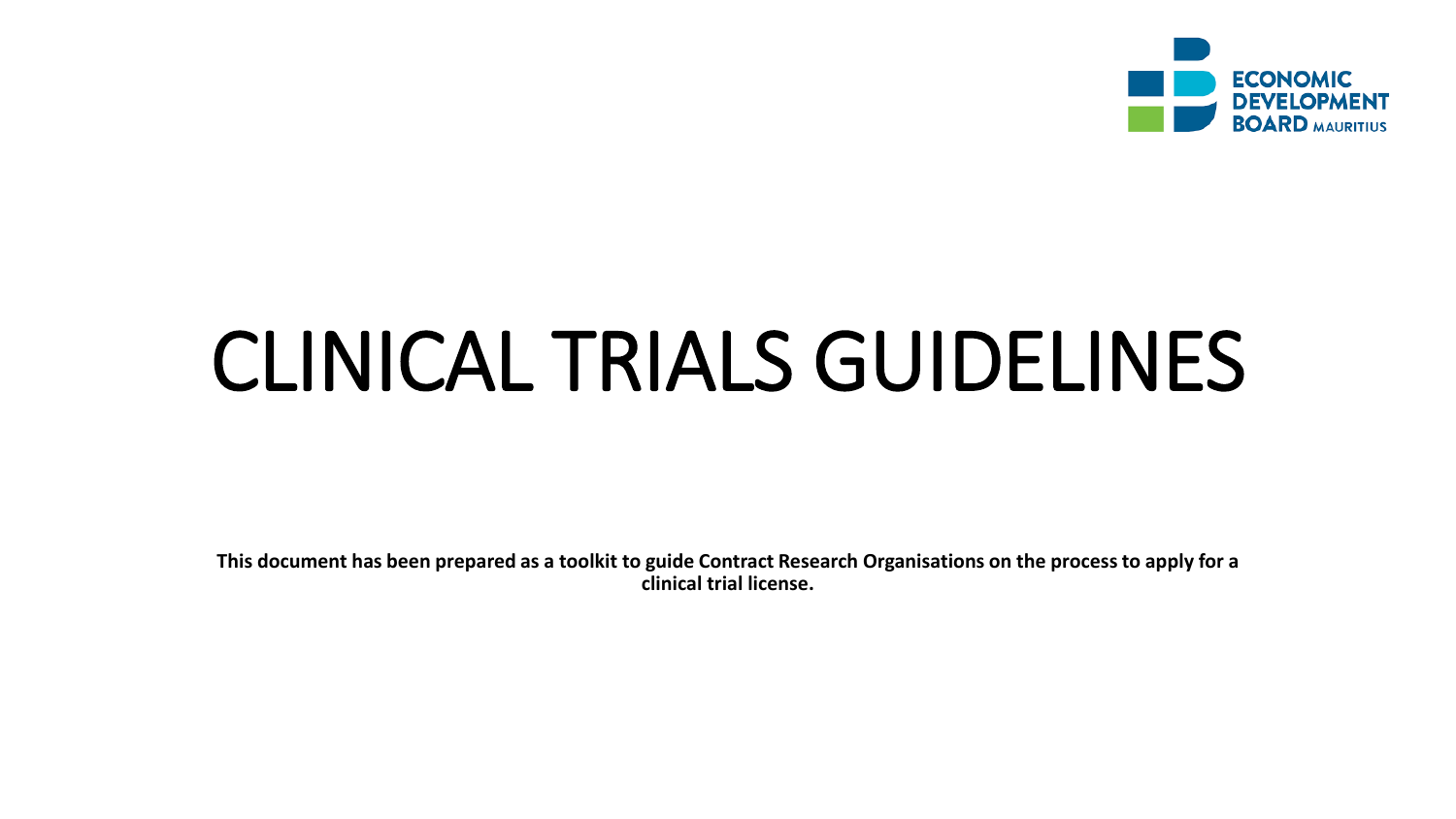The Clinical Trials Act provides the legal framework for:

(i) Registration of Contract Research Organisations (CROs)

(ii) The conduct of clinical trials for the purpose of discovering or verifying the effects of investigational medicinal products and medical devices.

The Act also provides for the setting up of the:

- Clinical Research Regulatory Council (CRRC) responsible for registration of CROs the regulation and control of trial licenses being issued.
- Ethics Committee (EC) to advise the CRRC regarding welfare, safety, health and protection of human subjects participating in clinical trials.
- Pharmacovigilance Committee (PC) to monitor all clinical trials being performed and ensure Good Clinical Practice (GCP).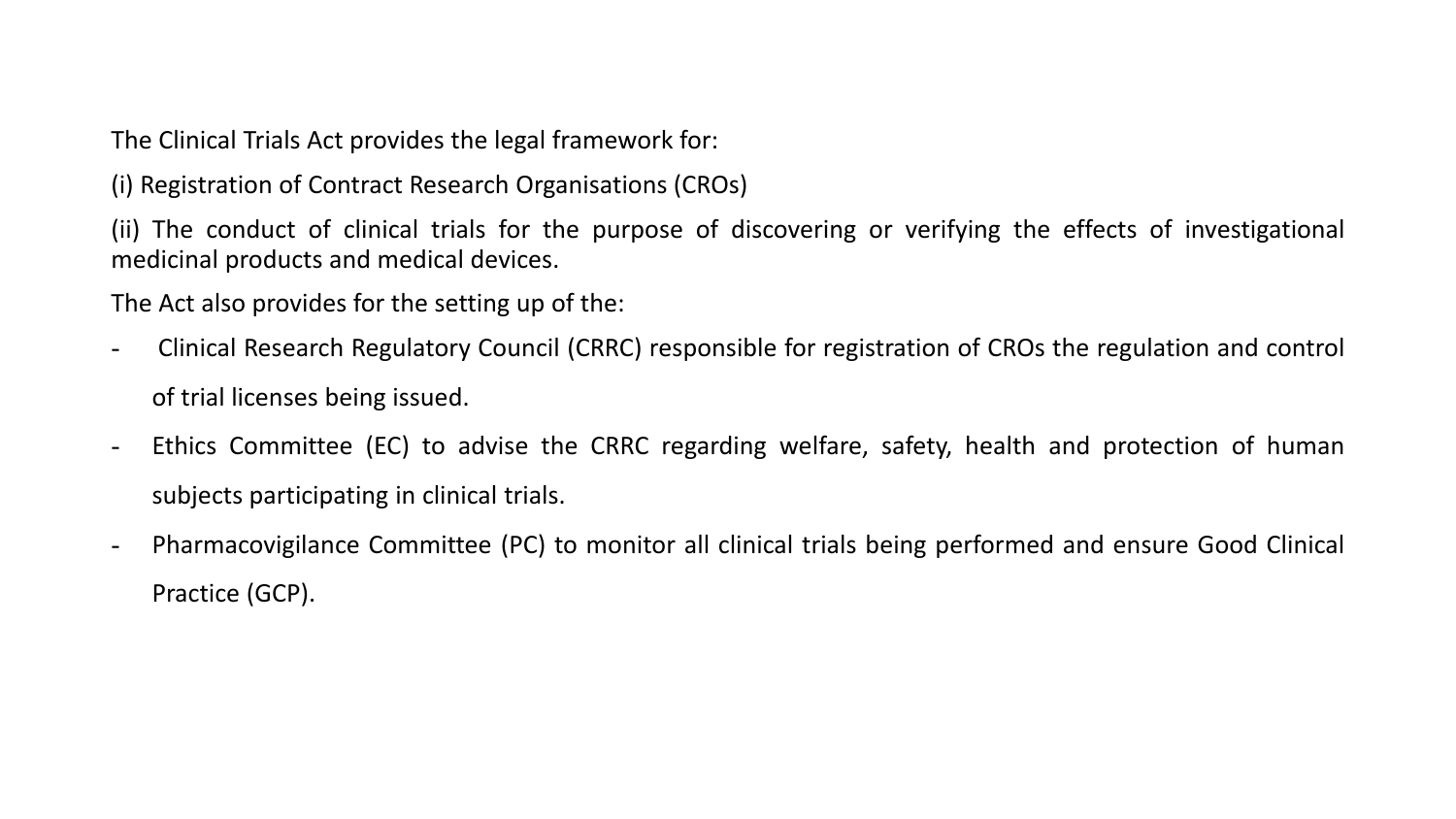# Registration of CROs

- No CRO shall conduct, or assist in, a clinical trial in Mauritius unless it is registered with the Council.
- A CRO seeking registration with the Council shall make an application at least 2 months before beginning of operations
- Application form and supporting documents should be submitted as per the First Schedule of the Clinical Trials (Registration of Contract Research Organisations) Regulations 2021
- The CRO shall ensure that trials are adequately monitored, and the trial related responsibilities transferred to it, partially or fully, by the sponsor are discharged effectively and efficiently.
- The CRO shall implement quality assurance and quality control as per standard operating procedures designed for the purpose.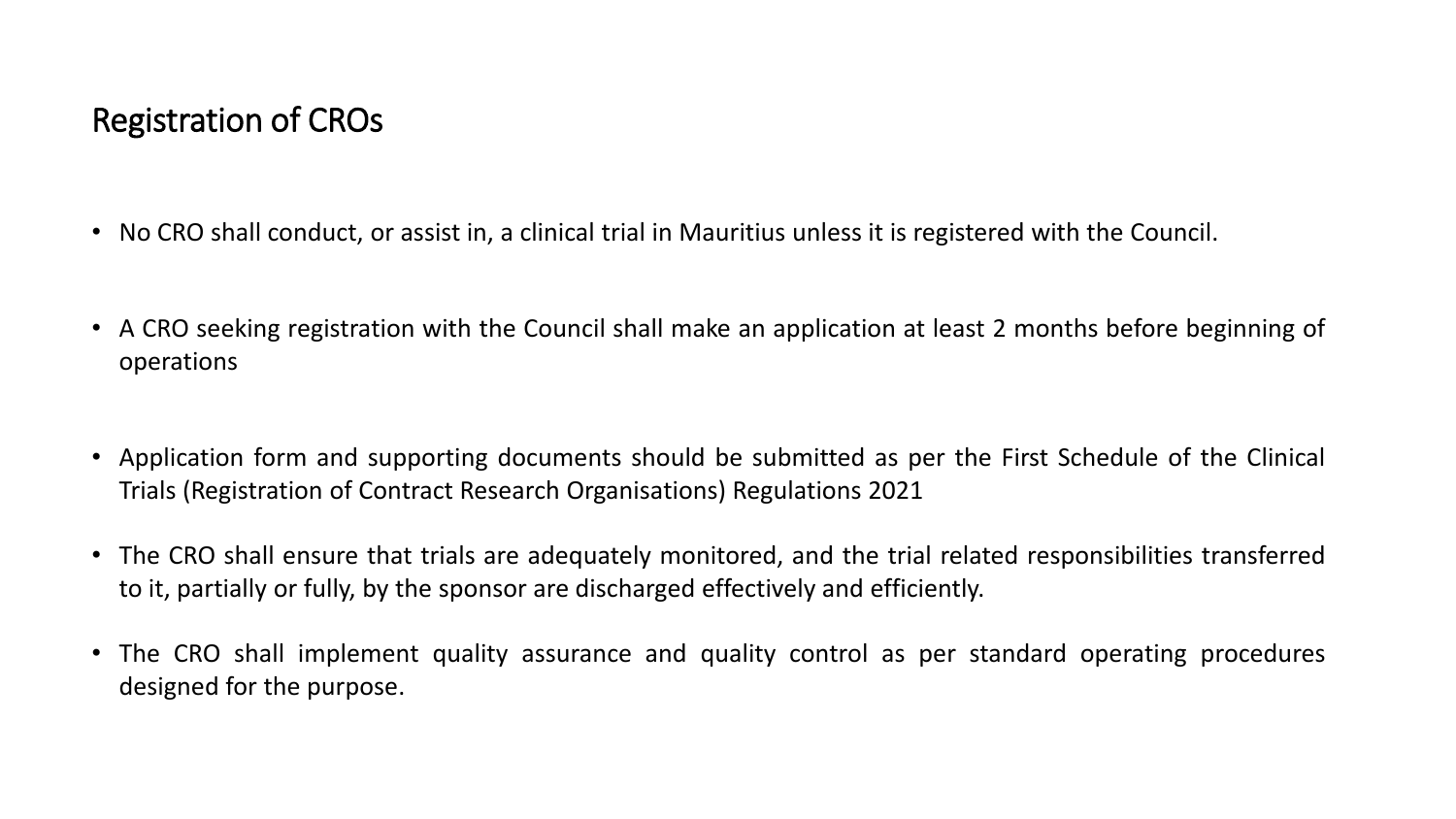#### **REGISTRATION OF CROS - DOCUMENTS TO BE SUBMITTED FOR APPLICANT**

- $\checkmark$  Certified copy of the Certificate of Incorporation
- $\checkmark$  Certificate of Current Standing
- ✓ Corporate Profile, Latest Annual Return and Audited Financial Statements
- ✓ Organogram
- $\checkmark$  Floor Plan of Research Offices (demonstrate adequate equipment and infrastructure)
- $\checkmark$  Fire Certificate
- Evidence of compliance to Good Clinical Practice and other relevant trainings
- Certificates of Insurance (public liability, professional indemnity, cyber protection)
- ✓ ISO Certification
- $\checkmark$  Procedures for dealing with non-compliances
- Adequate Standard Operating Procedures and associated documents (templates and forms)
- $\checkmark$  Relevant policies as per the law
- **Quality Management Plan**
- **Business Continuity Plan**
- $\checkmark$  Adequate IT systems
- Good Data Handling policies (including compliance with Data Protection Act 2017)
- ✓ Confidentiality Procedures in place
- Provision for Pharmacovigilance (system in place for safe reporting)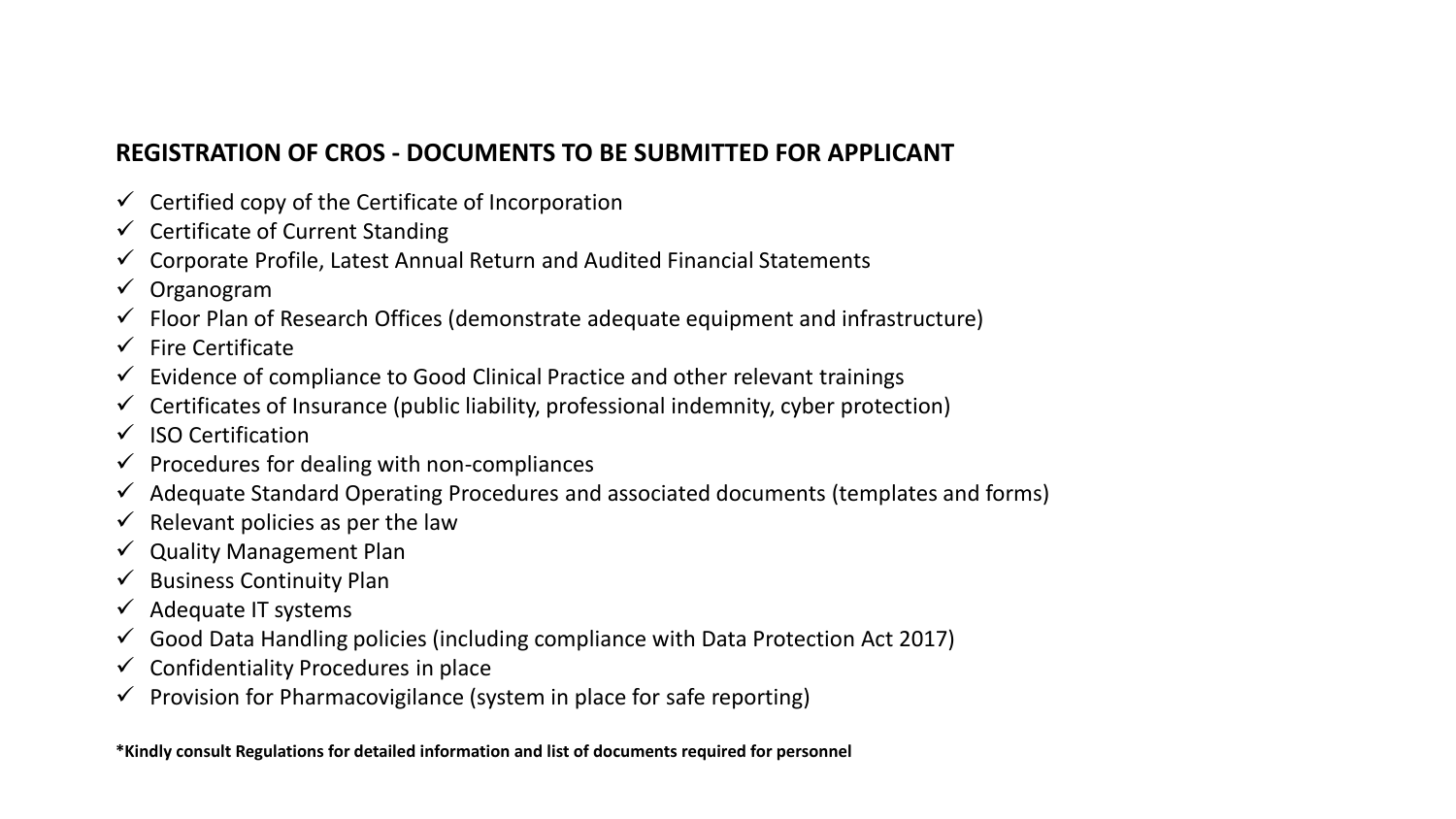#### **Applicable Fees for Registration of Contract Research Organisations**

| Category                                        | <b>Applicable Fees (Rs)</b> |
|-------------------------------------------------|-----------------------------|
| <b>Registration of CRO</b>                      | 50,000                      |
| Application for extension of certificate of CRO | 25,000                      |
| Inspection fee                                  | 5,000                       |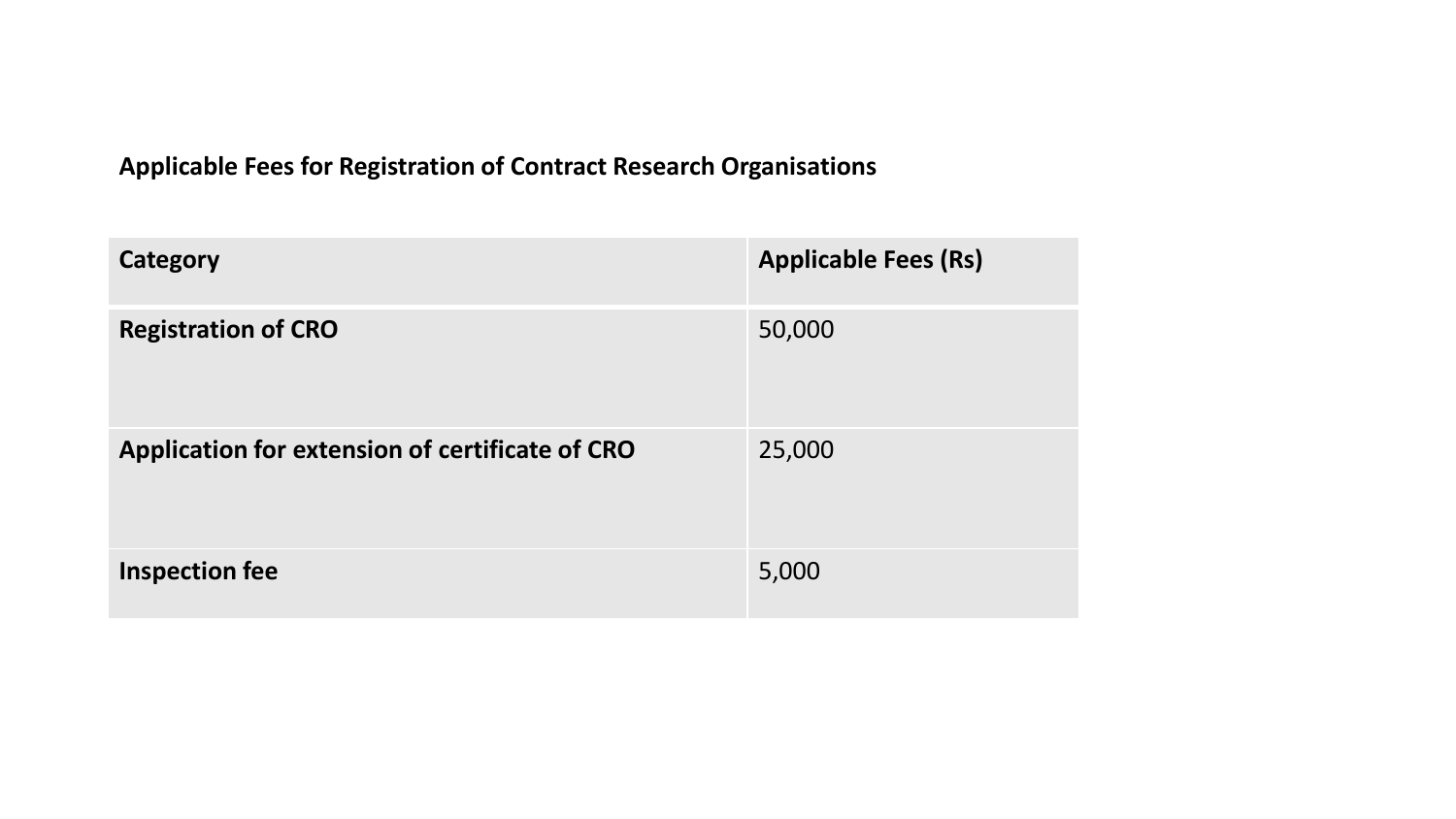## **APPLICATION FOR A CLINICAL TRIAL LICENSE**

**Application for a Trial License with the CRRC accompanied by the prescribed application fee and the required documents\*\***

**Initial Evaluation by the CRRC (As per CTA, Council meets at least once every month)**

**Submission of the application and documents to the Ethics Committee for approval**

**Further assessment by pharmacovigilance if required** 

**Payment of the prescribed license fee**

**Application granted by the CRRC**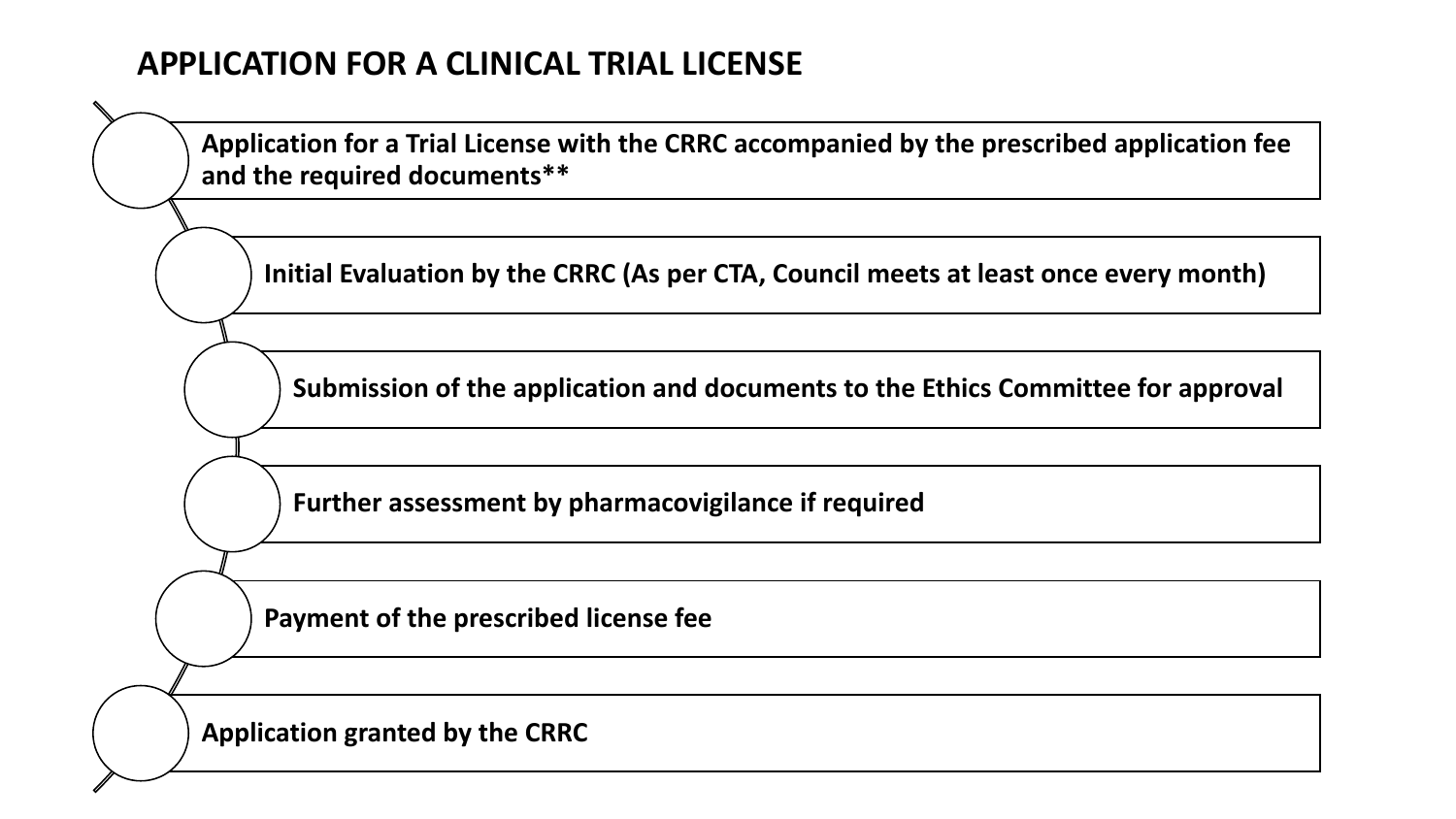#### **\*\* An application form shall be accompanied by 12 hard copies and 12 soft copies of:**

- Protocol
- An investigator's brochure
- Brief CV and proof of registration with the medical council for each investigator
- Proof of registration with other regulatory bodies if applicable
- A GMP certificate and a Certificate of Pharmaceutical Product (COPP) in relation to every investigational product or device from the country of origin
- Bilingual forms to be used for the purpose of patient/subject information, informed consent, recruitment of subjects, adverse event reports and adverse reaction reports
- Proof of local insurance coverage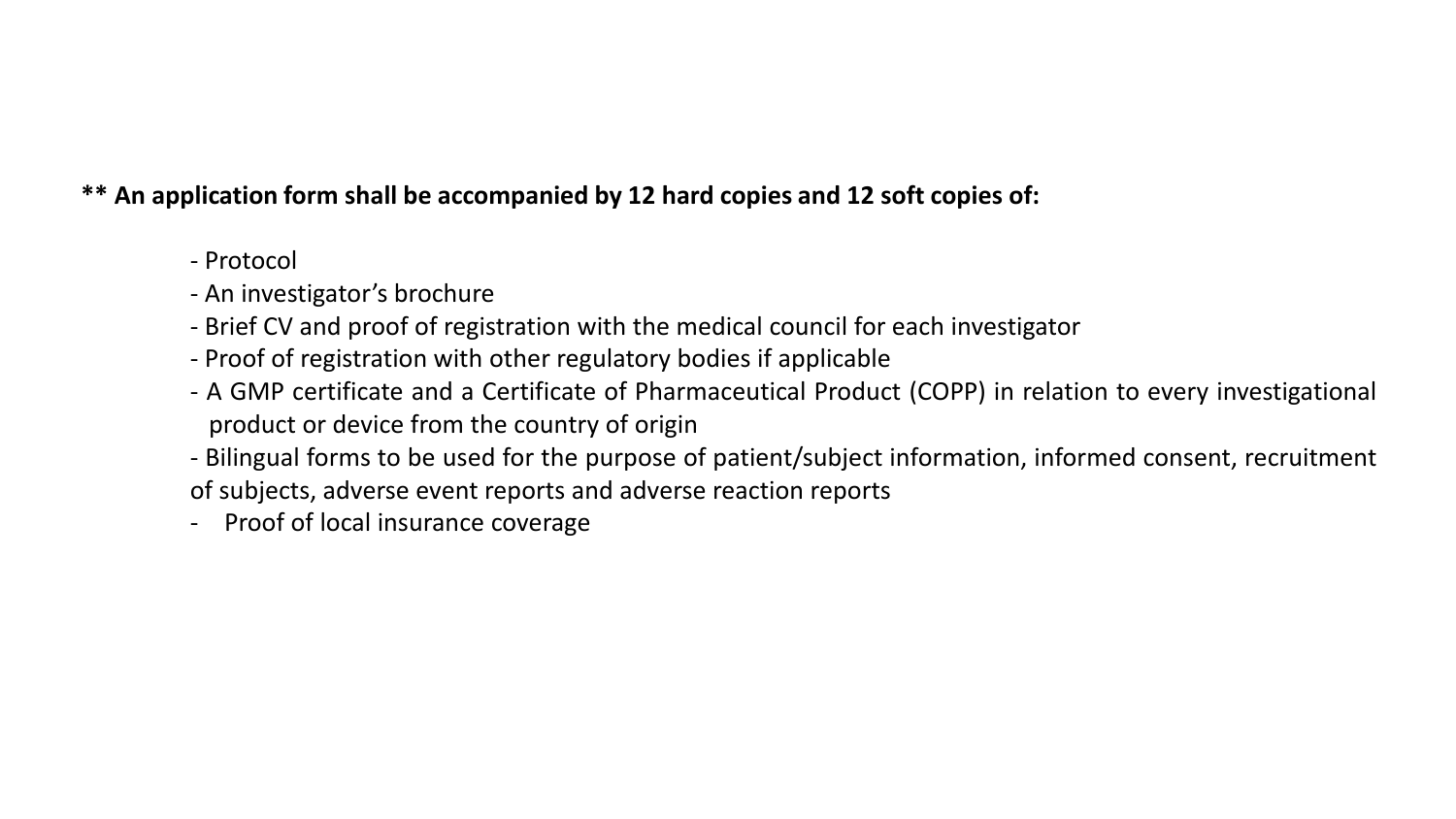The Sponsor shall also provide :

- Information as to the quantity of every investigational medicinal product to be used in the clinical trial;
- Information relating to the measures to be taken for the health, welfare, safety and protection of subjects;
- Information relating to the financial aspects of the clinical trial, in particular:
- (i) Sources of funding for the clinical trial and information on he financial or other interests of the sponsor relevant to the clinical trial;
- (ii) The arrangements for the reimbursement of expenses incurred by the subjects;

(iii) Any provision for compensation in the event of injury or death resulting from the clinical trial, including details of any insurance cover to be contracted for the protection of subjects;

(iv) Details of any insurance or indemnity to cover the liability of the sponsor and investigator;

(v) Summary details of any financial arrangements between

- (A) the sponsor and the investigator; and
- (B) the sponsor and the owner or occupier of the site;
- Information relating to the anticipated benefits and risks of the clinical trial;
- Information relating to the location, structure and amenities of any site where the clinical trial is to be conducted; and
- Such other information as the Council may require

#### **If all relevant documents/information are provided, a trial license is deliverable within 60 days**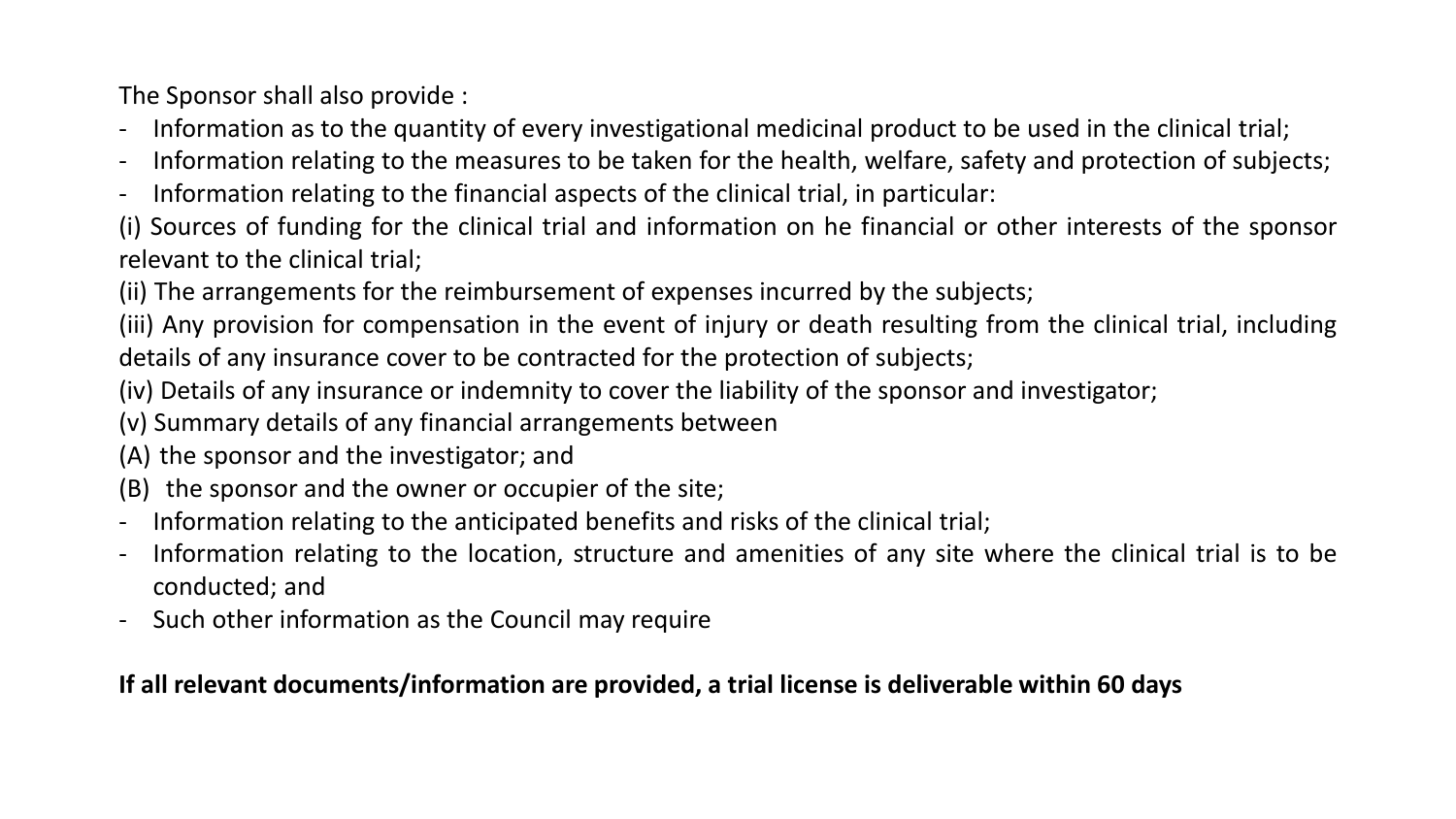# **AMENDMENT TO TRIAL LICENSE**

**Written application to amend the protocol or any other document submitted to the CRRC accompanied by the Prescribed Fee**

**Application for amendment referred to Ethics Committee for approval**

**Issue of Amended Trial license by the CRRC**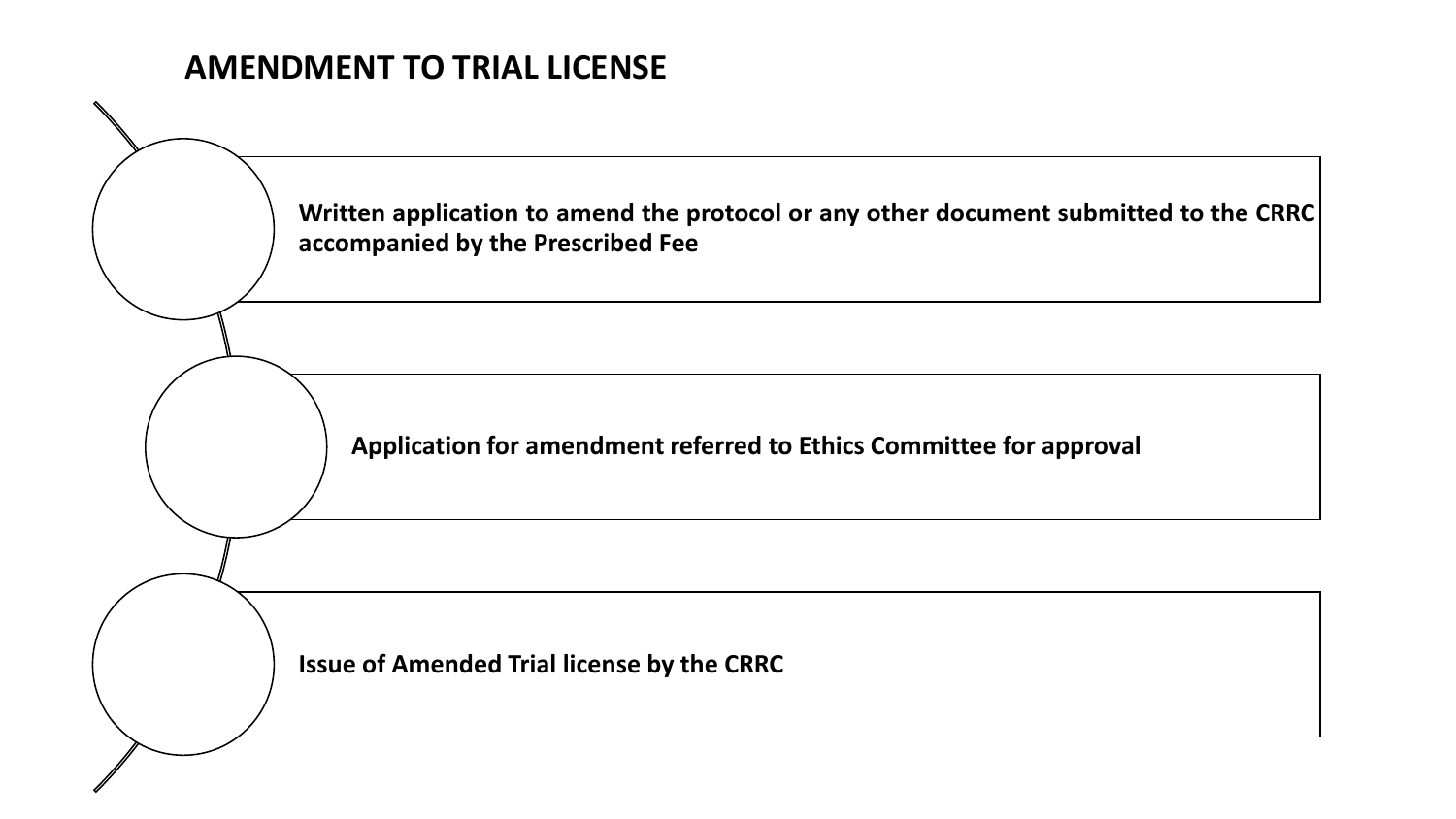# **GOOD CLINICAL PRACTICE**

- Clinical trials shall be conducted in accordance with the conditions and principles of good clinical practice.
- The rights, safety and well-being of a subject shall prevail over the interests of science and society.
- Every sponsor shall ensure that any person involved in conducting a clinical trial is qualified by education, training and experience to perform his tasks.
- Every sponsor and investigator shall comply with guidelines prepared or approved by the Council

*The Clinical Research REGULATORY Council and Ethics Committee are strictly following the ICH European Guidelines to permit the conduct of Clinical Research in Mauritius:*

- *ICH E6: Good Clinical Practice: Consolidated guidelines*
- *ICH Harmonised Tripartite Guidelines E8: General Considerations for Clinical Trials*
- *ICH Harmonised Tripartite Guidelines E10: Choice of Control Group and related issues in Clinical Trials*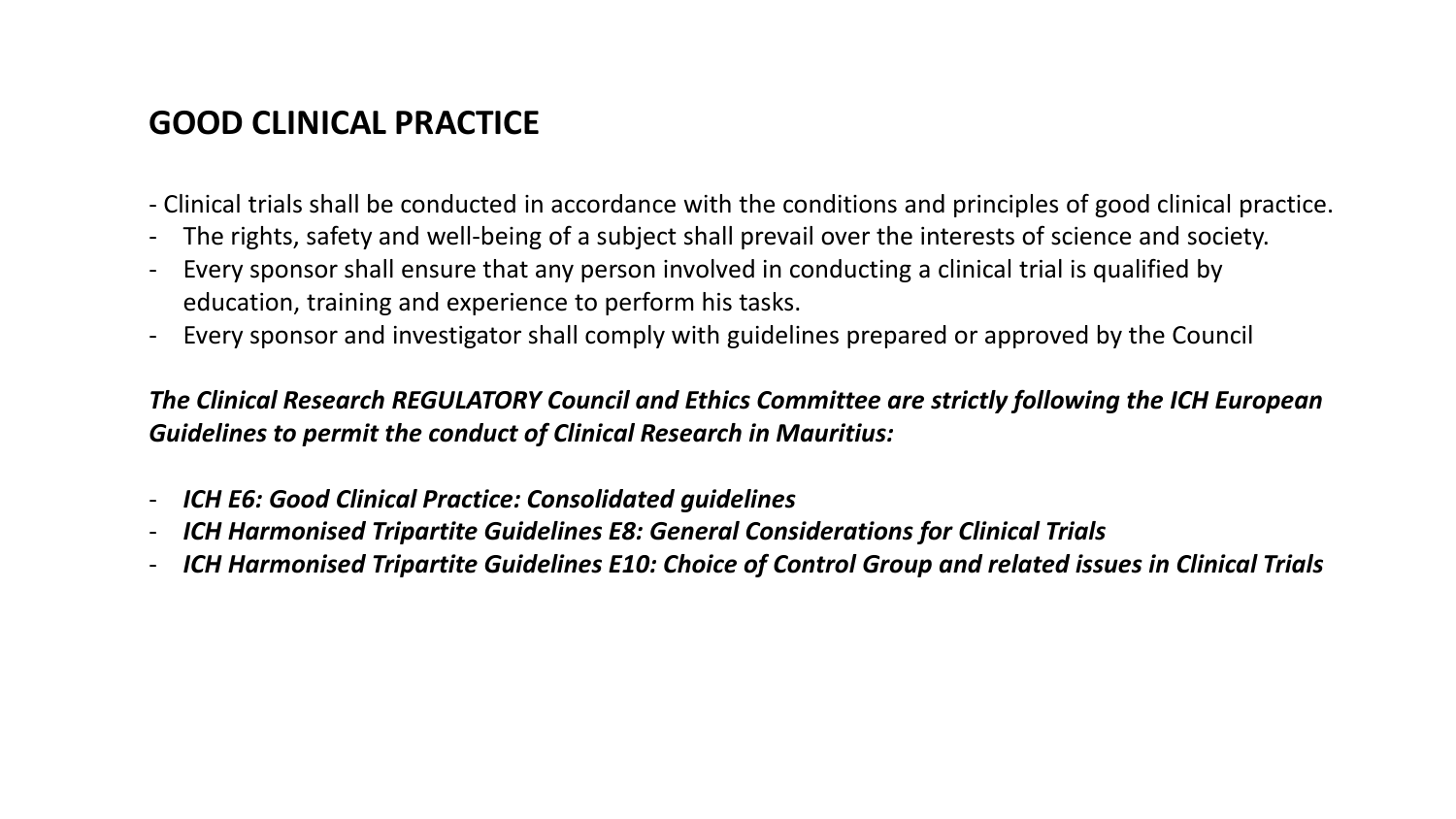## **TRIAL MASTER FILE & ARCHIVING**

Every sponsor shall keep a trial master file for a clinical trial in respect of which he holds a trial license

A sponsor shall make the trial master file readily available at all reasonable times for inspection by the Council or any person appointed by the sponsor to audit the arrangements for the clinical trial.

The trial master file shall at all times comprise of documents which:

- Enable both the conduct of the clinical trial and the quality of the data produced to be evaluated;
- Show whether the clinical trial has been conducted in compliance with  $-$ 
	- (i) the Clinical Trials Act and regulations made under it; and
	- (ii) the guidelines referred to in section 4(f); and
- Contain information specific to each phase of the clinical trial

A sponsor shall keep, for not less than 15 years after the completion of a clinical trial, the trial master file which shall be:

- Readily available at all reasonable times to the Council; and
- Complete and legible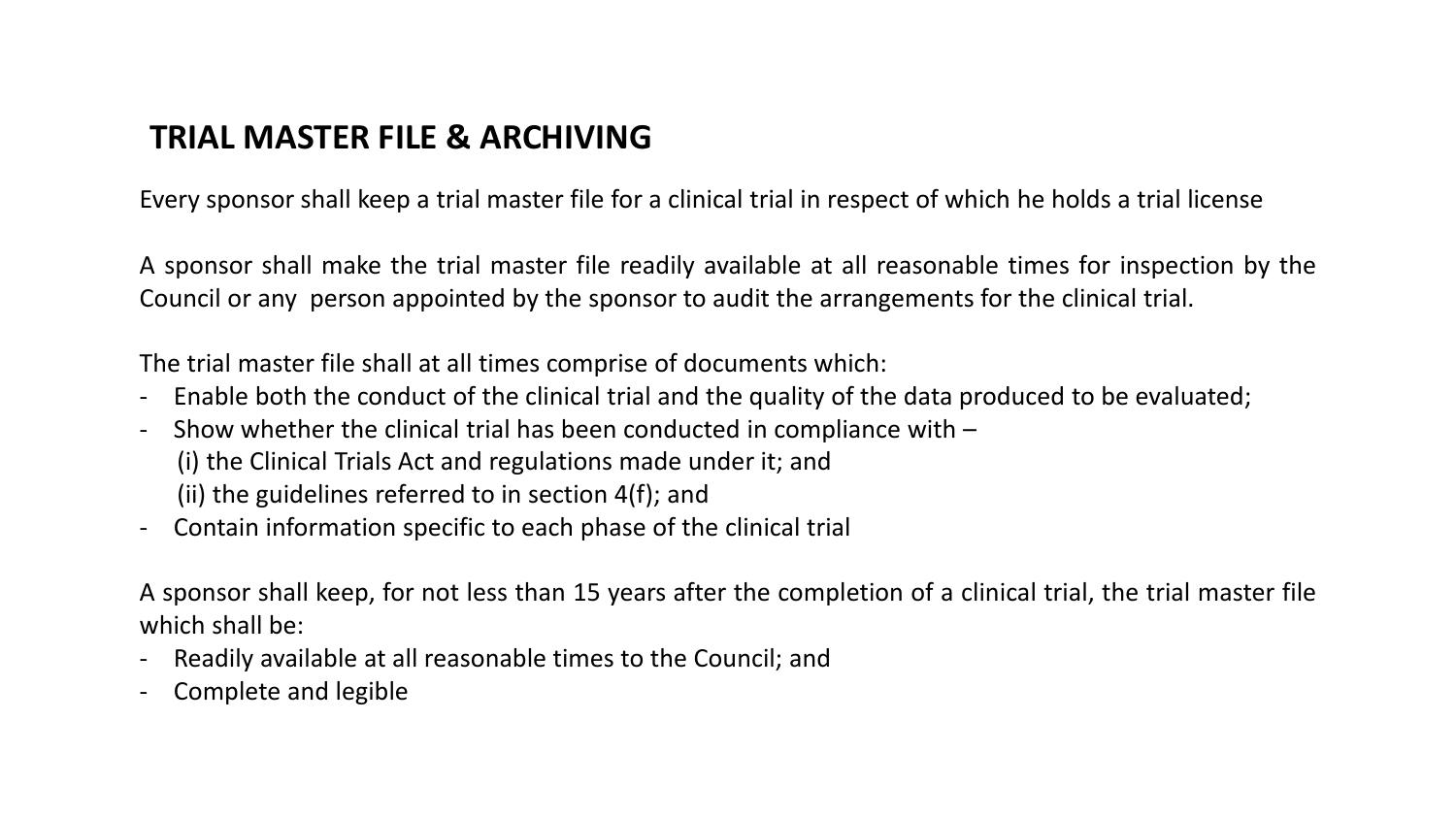### **PROGRESS & COMPLETION OF CLINICAL TRIAL REPORTS**

Every sponsor shall furnish to the Council a written report on the progress of a clinical trial, containing such particulars as the Council deems necessary, not later than 6 months after:

- the date on which the trial license is issued;
- the end of every subsequent period of 6 months; and
- the completion of the clinical trial

## **COMPLETION & DISCONTINUANCE OF CLINICAL TRIALS**

A sponsor shall, not later than 90 days after a clinical trial is completed, notify the Council of the completion.

Where a clinical trial is discontinued, its sponsor shall forthwith notify the Council in writing of the discontinuance and the reasons thereof.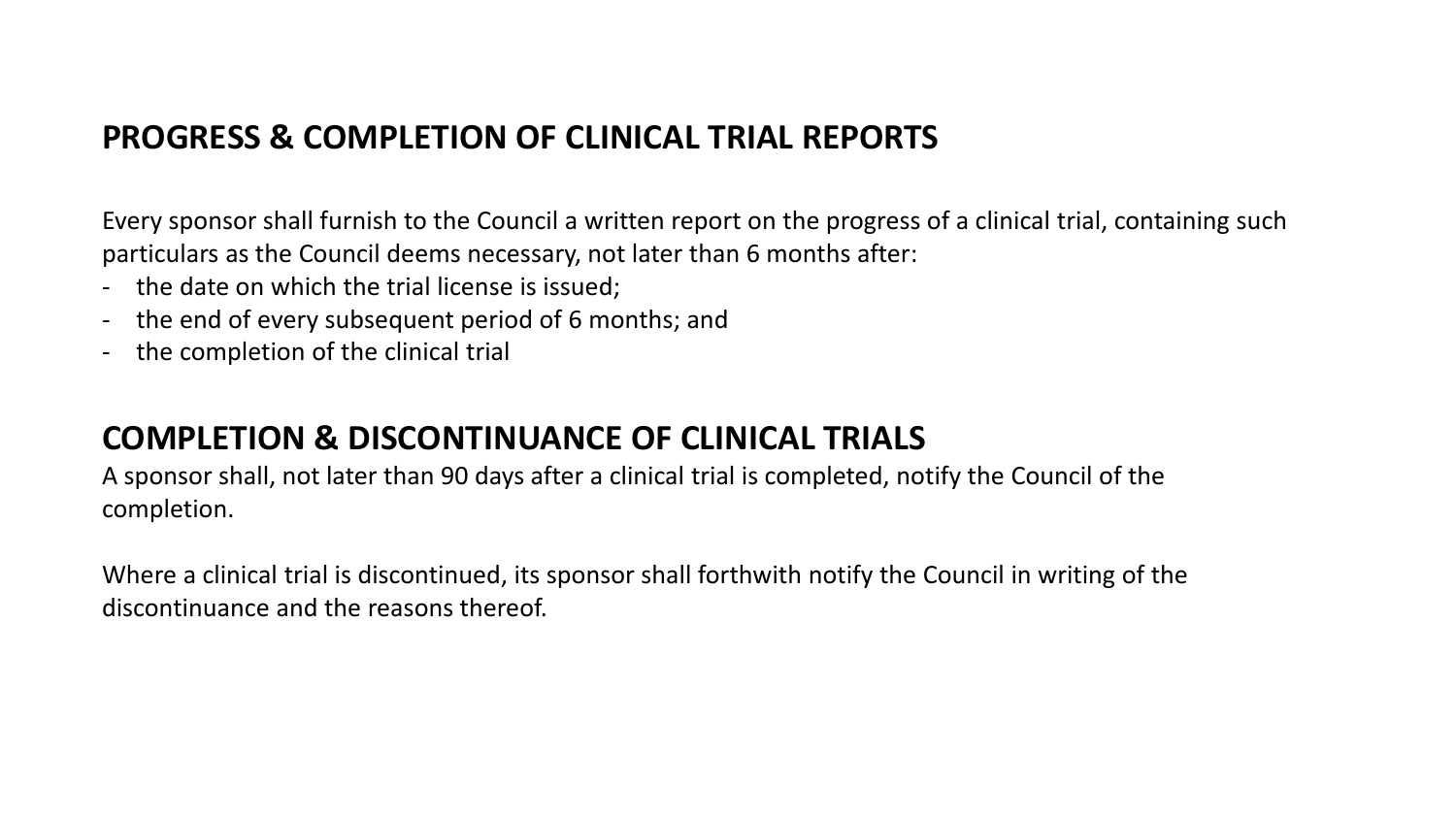#### **Applicable Fees for Clinical Trial License (Medicinal Products)**

| Category                                                   | <b>Applicable Fees (Rs)</b> |
|------------------------------------------------------------|-----------------------------|
| Application fee                                            | 10 000                      |
| Fee payable for the issue of an amended trial license      | 20 000                      |
| License                                                    |                             |
| Clinical trial (Phase I) license                           | 100 000                     |
| Clinical trial (Phase II with a known product) license     | 150 000                     |
| Clinical trial (Phase II with an unknown product) license  | 200 000                     |
| Clinical trial (Phase III with a known product) license    | 150 000                     |
| Clinical trial (Phase III with an unknown product) license | 200 000                     |
| Clinical trial (Phase IV) license                          | 20 000                      |
| Annual service fee                                         | 20 000                      |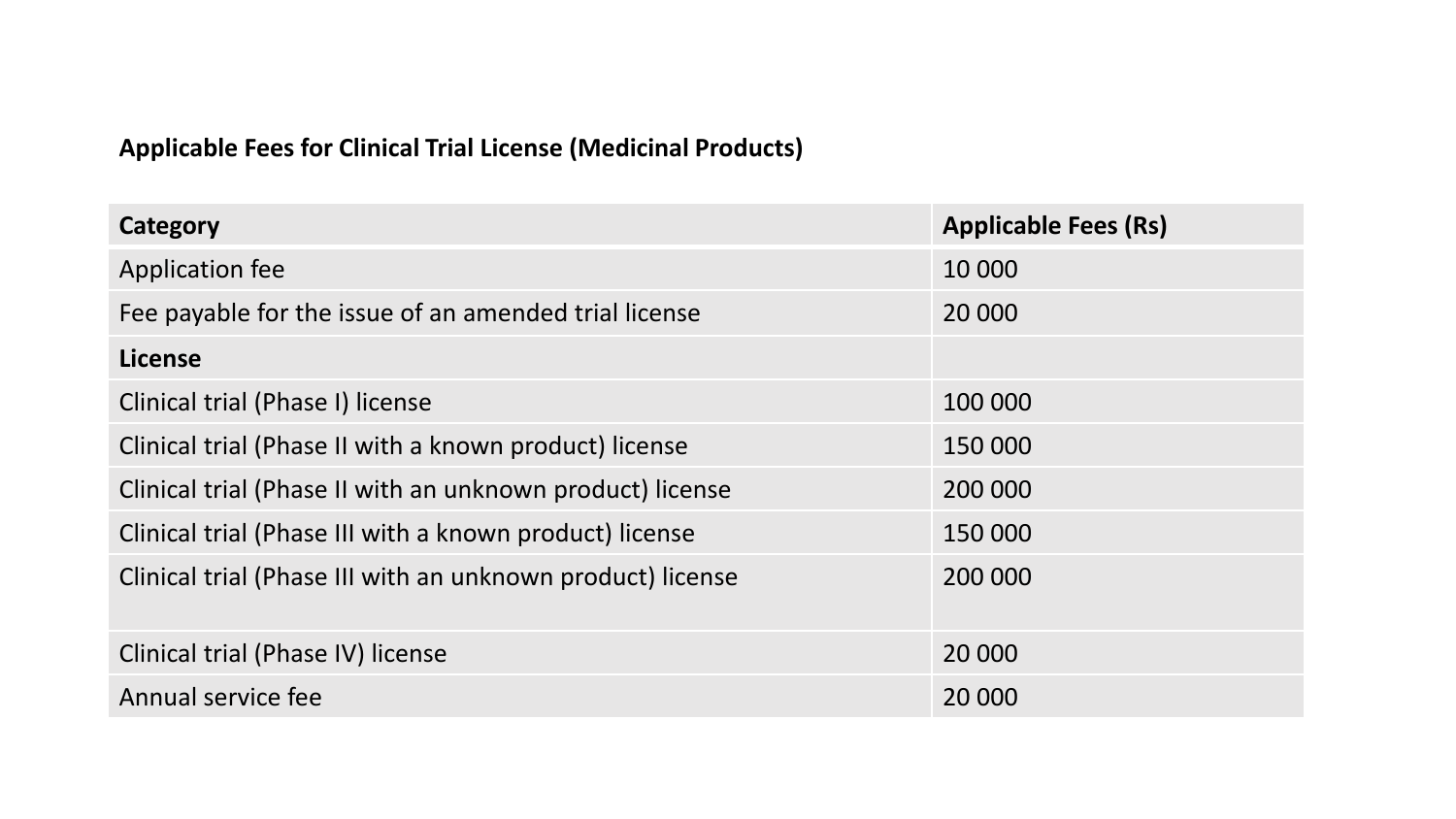# **CLINICAL TRIALS ON MEDICAL DEVICES**

#### **In line with the Clinical Trials (Medical Devices Trials) Regulations 2021**

- No person shall conduct a clinical trial in respect of a medical device unless he is registered with the Council for this purpose.
- Any person who intends to conduct clinical trials in respect of a medical device shall make an application for a trial license to the Council.
- Application form and documents to be submitted as per requirements of the Council
- Full details of Rules and Classification are available in the Regulations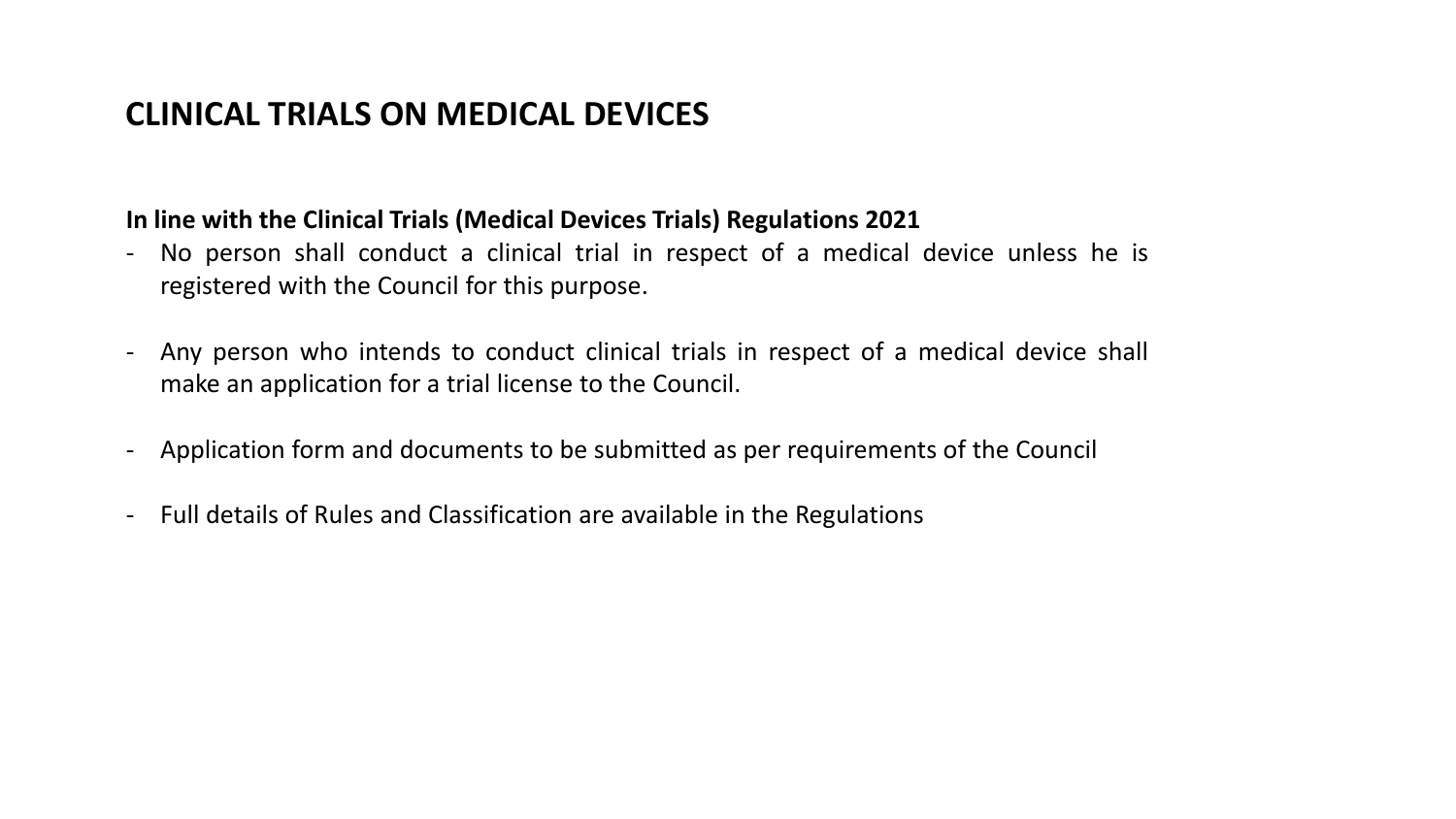# **CLASSIFICATION OF DEVICES Non-Invasive devices**

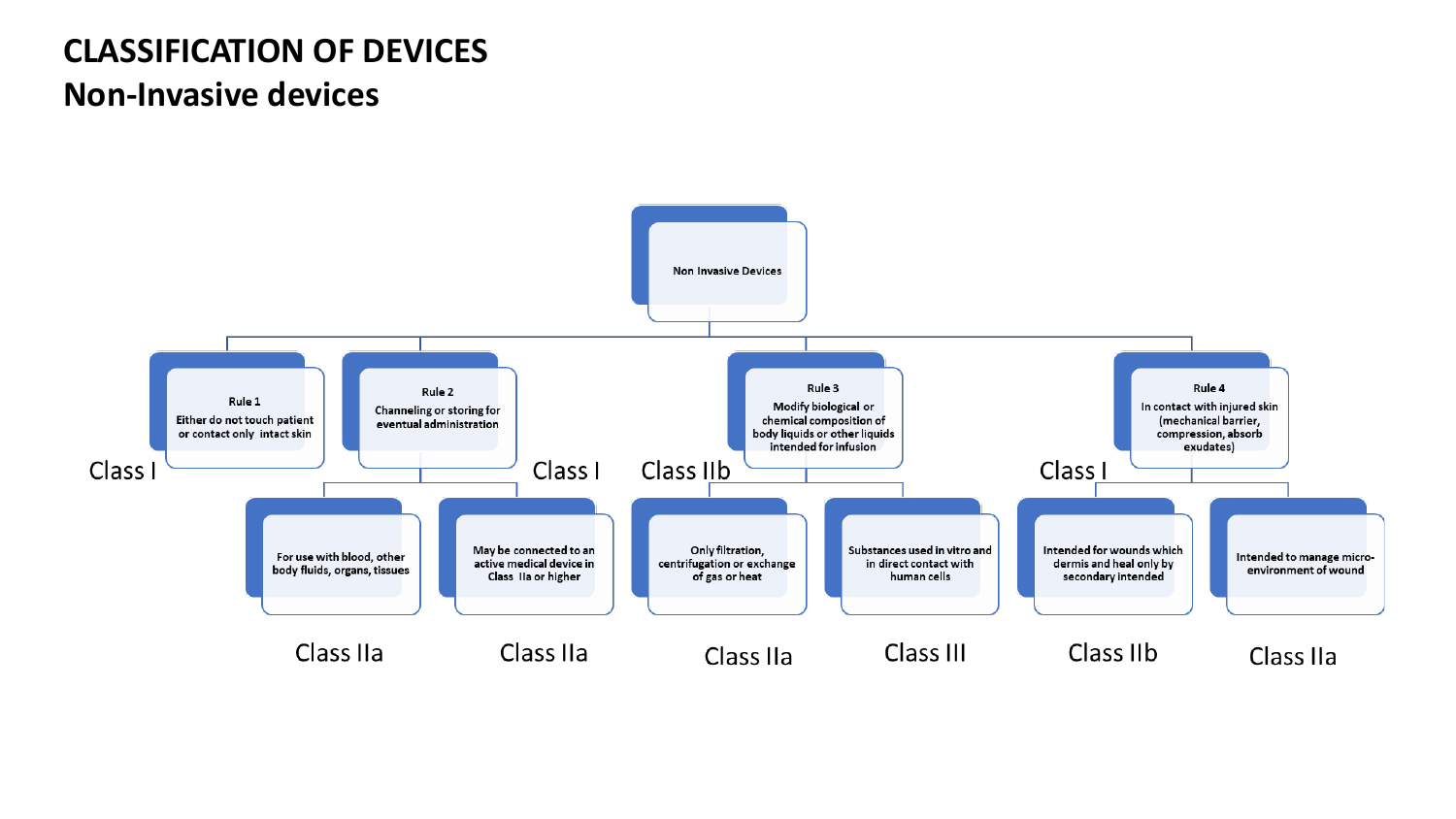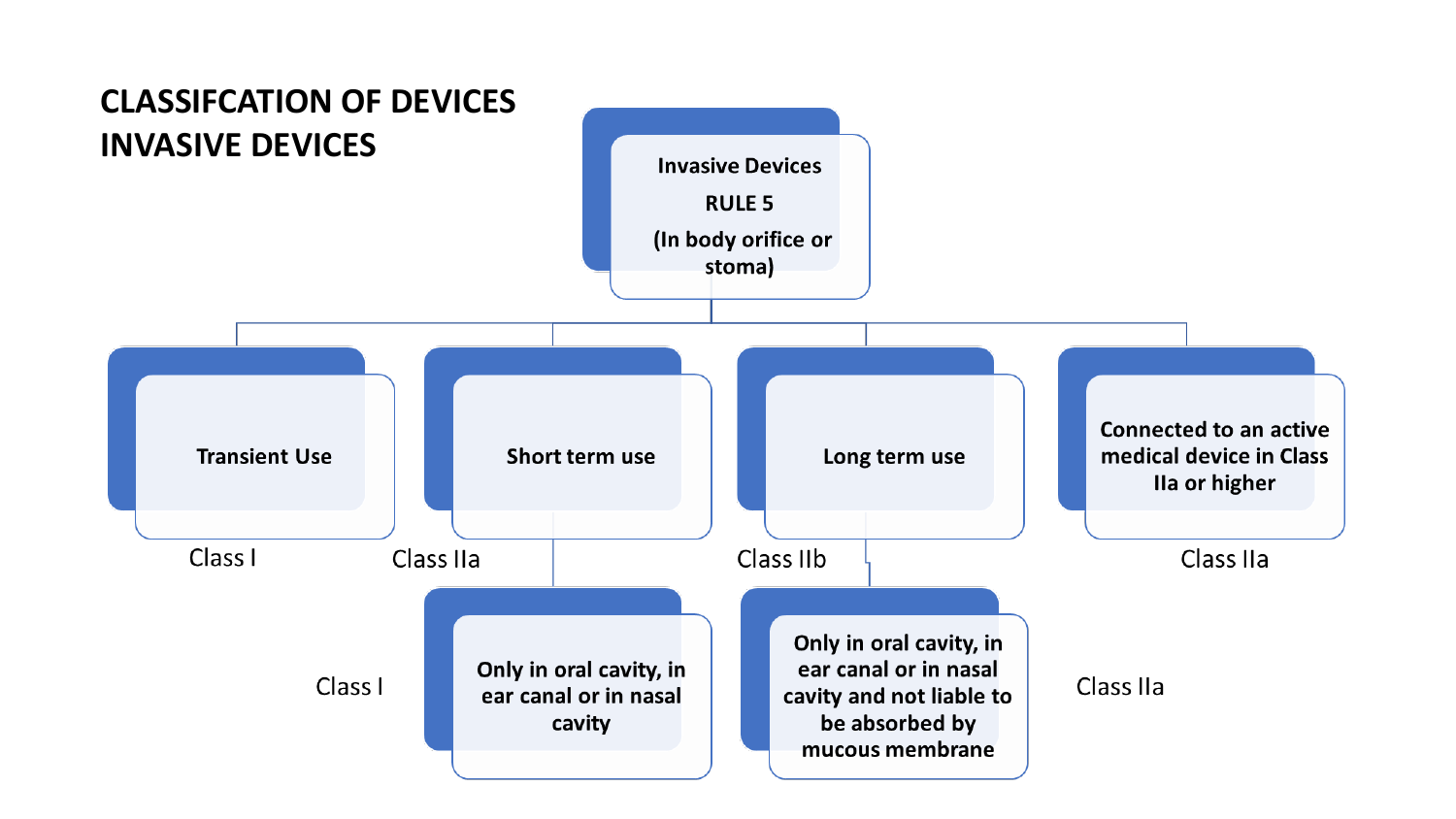# **CLASSIFICATION OF DEVICES SURGICALLY INVASIVE DEVICES**

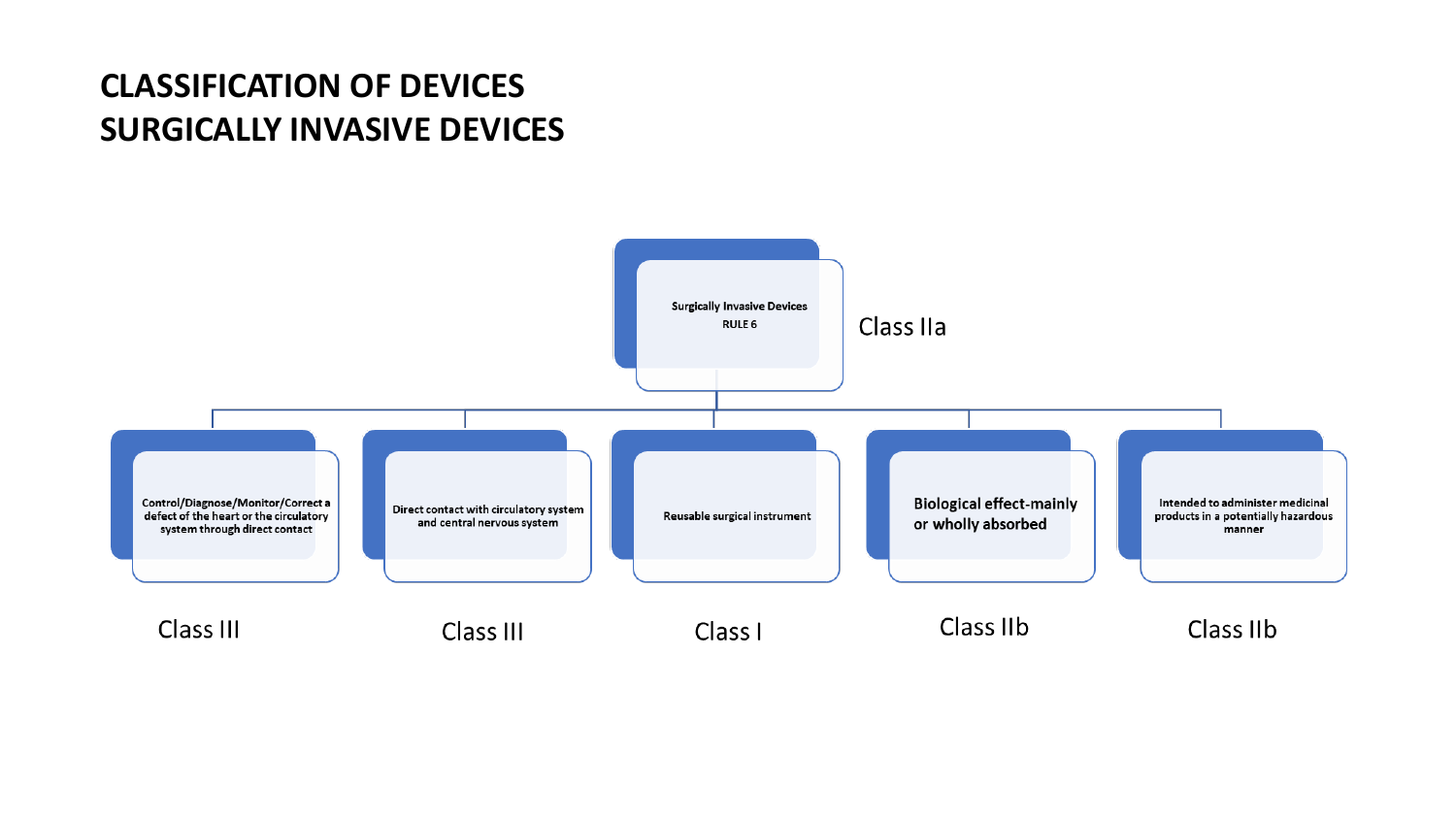# **CLASSIFICATION OF DEVICES SURGICALLY INVASIVE DEVICES (SHORT TERM)**

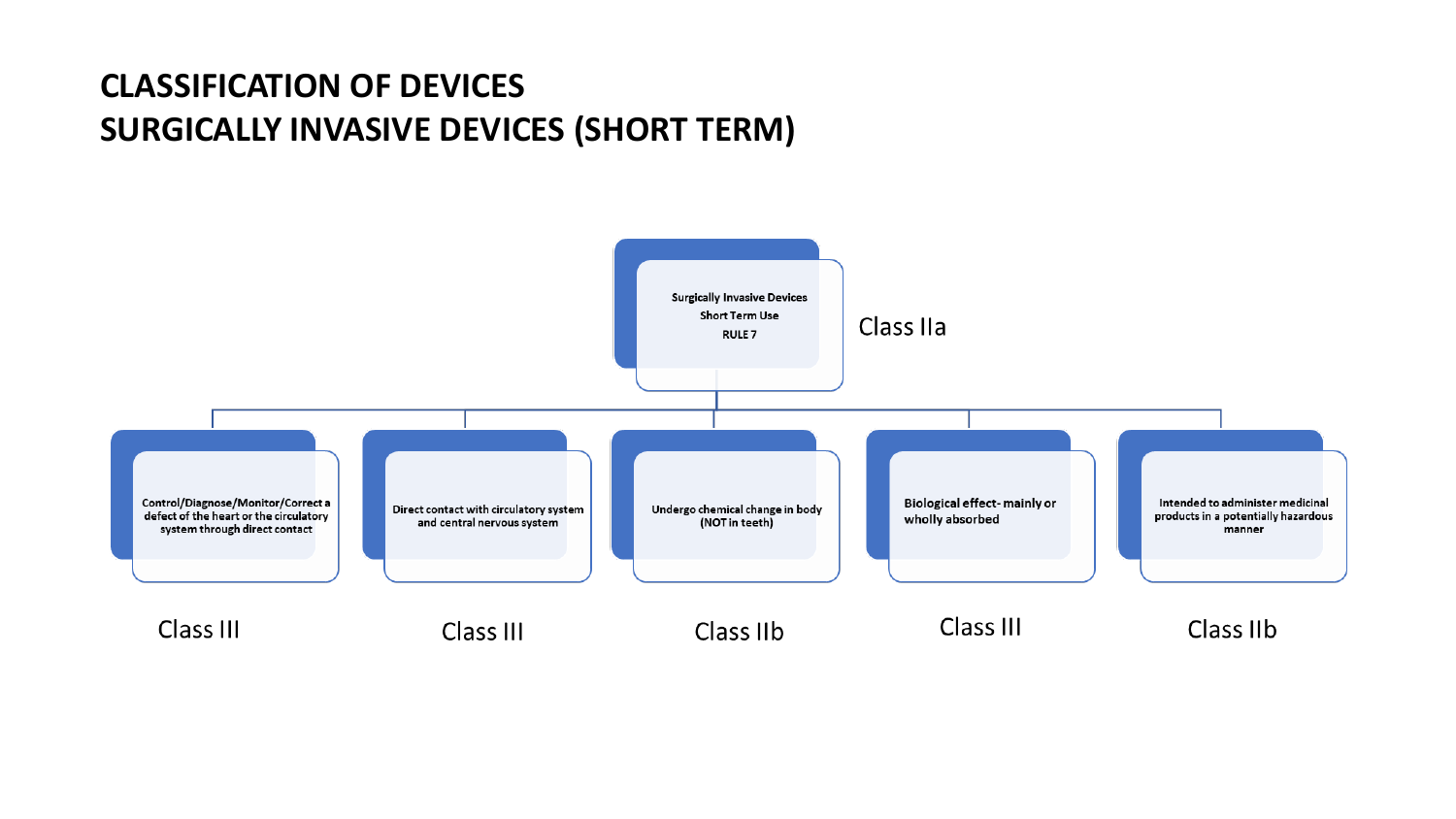# **CLASSIFICATION OF DEVICES SURGICALLY INVASIVE DEVICES (LONG TERM)**

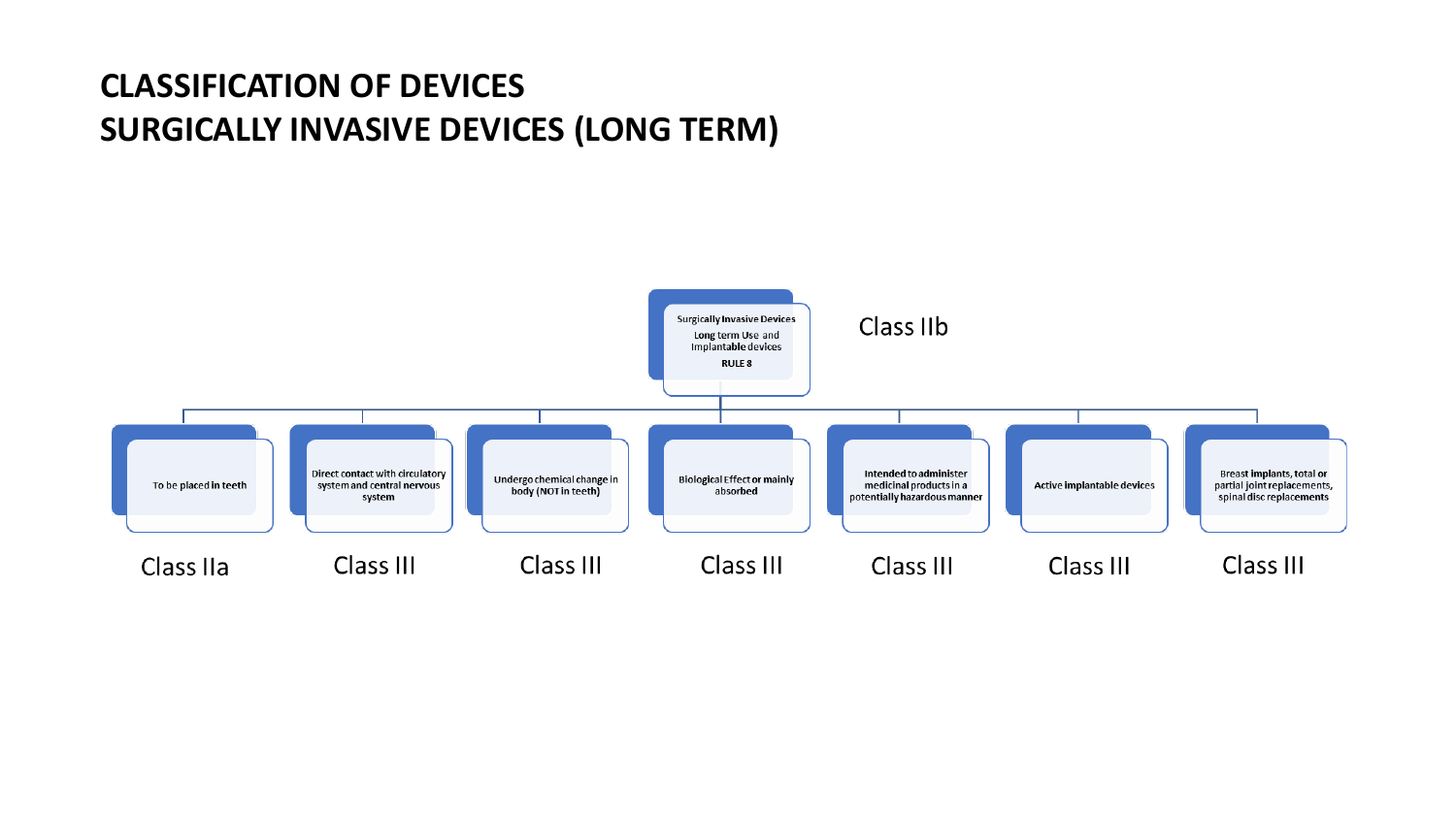# **CLASSIFICATION OF DEVICES ACTIVE DEVICES**

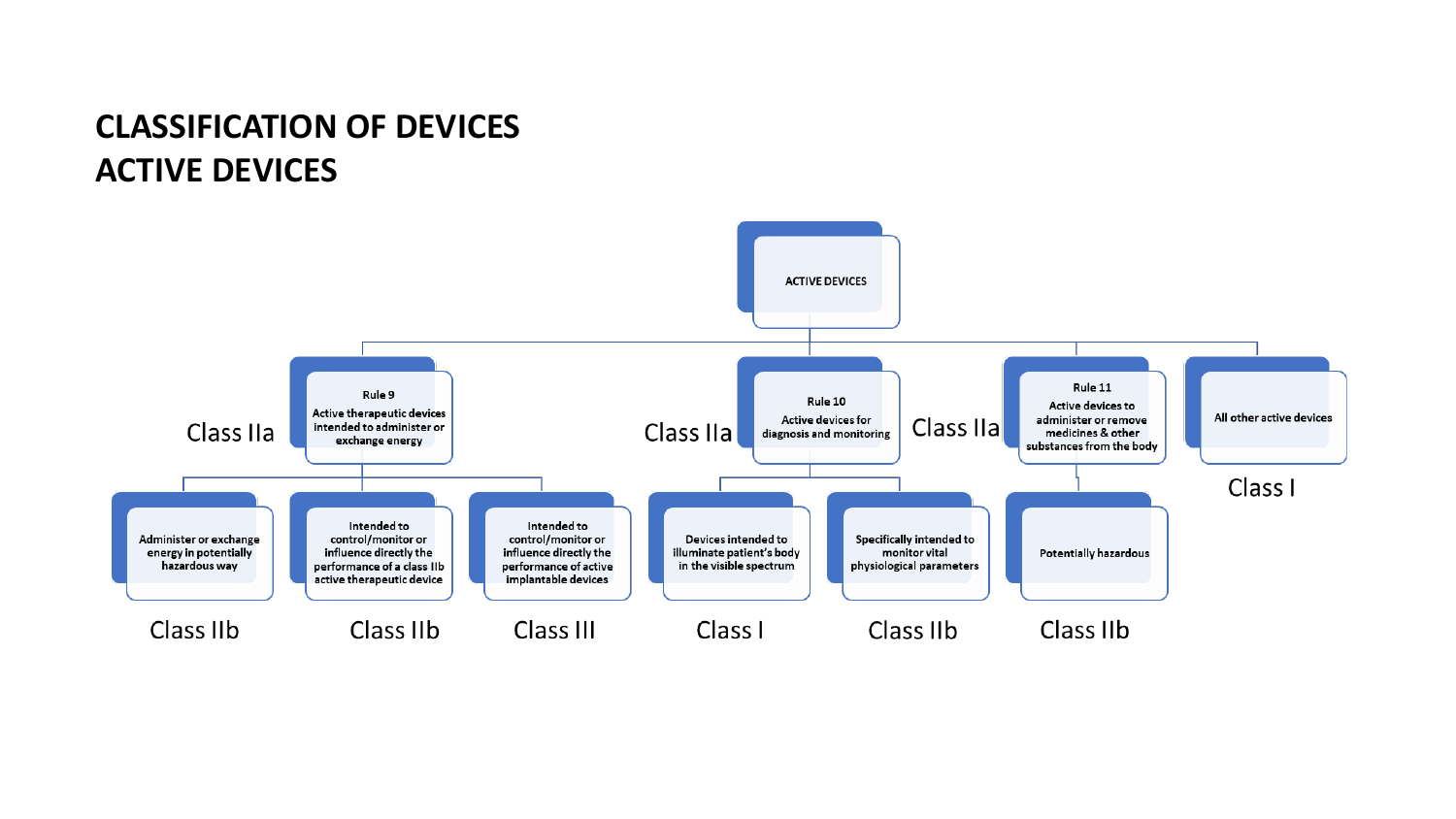## **SUMMARY**

| Category              | <b>Rules</b>             |
|-----------------------|--------------------------|
| Non invasive devices  | Rules 1, 2, 3, 4         |
| Invasive devices      | Rules 5, 6, 7, 8         |
| <b>Active Devices</b> | Rules 9, 10, 11          |
| <b>Special Rules</b>  | Rules 12, 13, 14, 15, 16 |